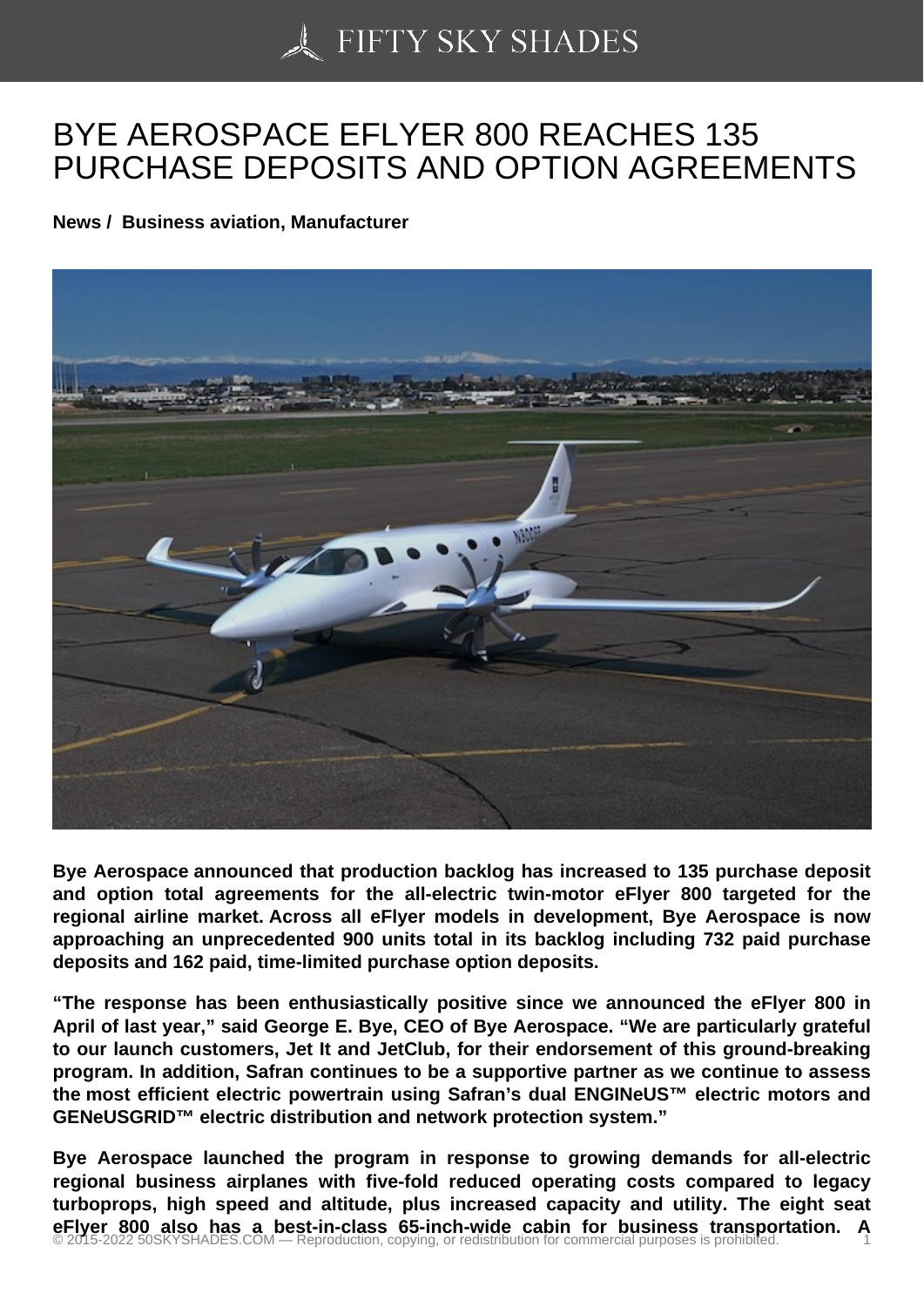**higher density 12-seat configuration is being studied for commuter operators, while an increase in motor rating to balance aircraft and payload weight increases is also being considered.**



Vishal Hiremath, Co-founder of Jet It and CEO of JetClub, echoed his support for the eFlyer 800. "We are very serious about this aircraft and are looking forward to putting it into our operations around the world including Europe and Asia," he said. "It's a very good looking and well-designed plane, and George Bye is a very experienced and accomplished aviation engineer. We are confident of the solid engineering behind it and eagerly waiting for entry into service."

"Jet It and JetClub have made firm commitments to Bye Aerospace for a fleet of aircraft large enough to support the needs of the local travelers in every geographic region we operate currently and in the future," said Glenn Gonzales, Co-founder of Jet It and JetClub. "This initial commitment for the sleek, ergonomically and wildly efficient eFlyer 800 is just the beginning of our relationship."

Bye Aerospace is working closely with Safran to determine the most efficient electric powertrain for the eFlyer 800. Hervé Blanc, Executive Vice President & General Manager Power with Safran Electrical & Power added: "After 2 years of testing in Safran lab, we have validated all the key features and demonstrated the unrivalled performance of ourENGINeUS™ 500. This electric motor can deliver 750 kW maximum take-off power, which is the perfect fit for the eFlyer 800. Our GENeUSGRID™ system will further support the eFlyer 800 architecture design with dissimilar distribution components that ensure a full protection against all potential dysfunctional behaviors of a high voltage electrical propulsion system."